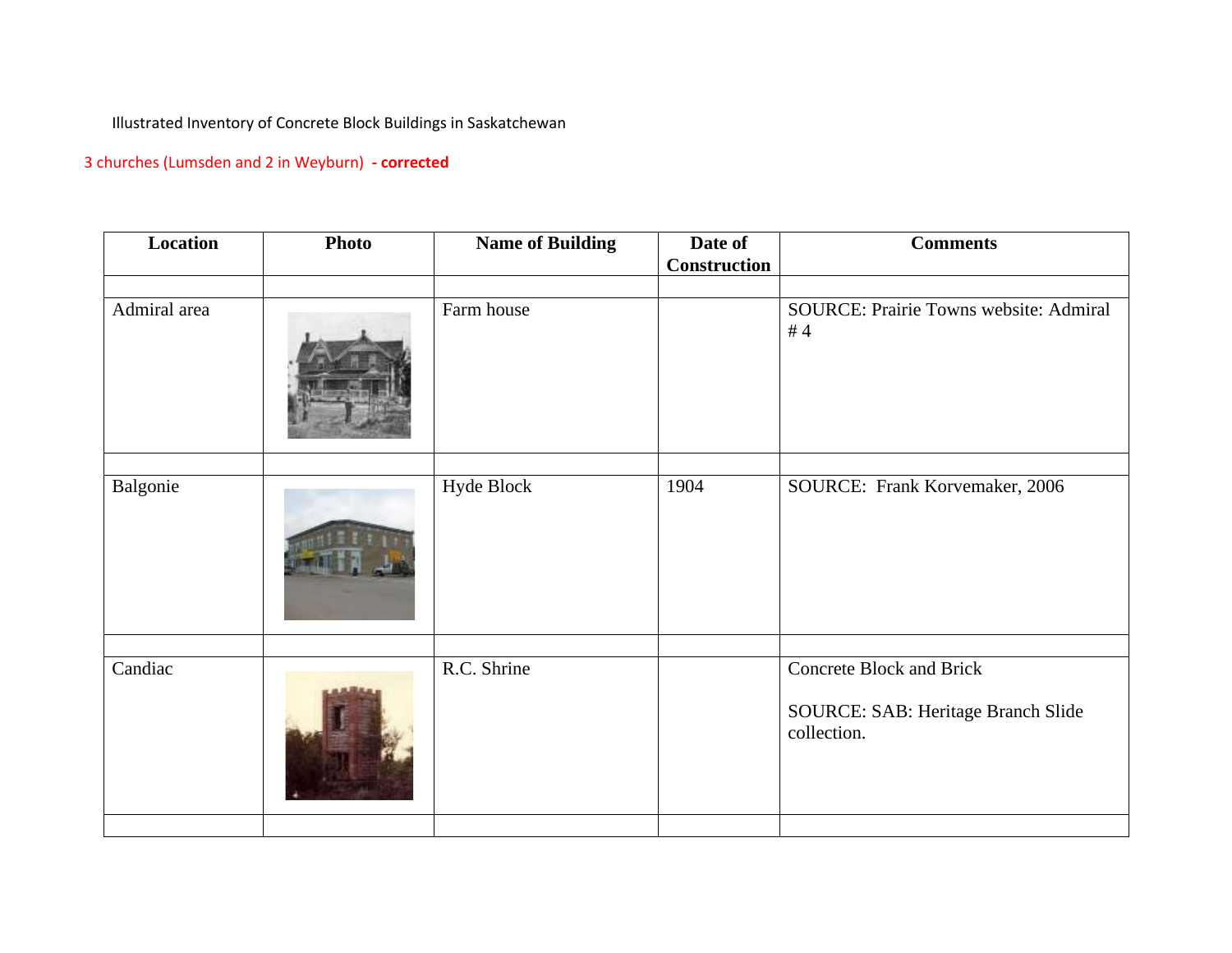| Canora          | Doukhobor Barn         |         | Lower level; brick in gable<br><b>SOURCE: SAB: R-B 297.1</b> |
|-----------------|------------------------|---------|--------------------------------------------------------------|
| Carnduff        | <b>Blacksmith Shop</b> |         | Demolished?<br>SOURCE: SAB: PR10-058                         |
| Craik           | <b>Union Bank</b>      |         | <b>SOURCE: Prairie Towns Website - CRAIK</b><br>$-#23$       |
| Fort Qu'Appelle | School                 | c. 1907 | SOURCE: Fort Qu'Appelle Museum<br>Calendar                   |
| Girvin          | <b>General Store</b>   |         | Source: Frank Korvemaker, 2010                               |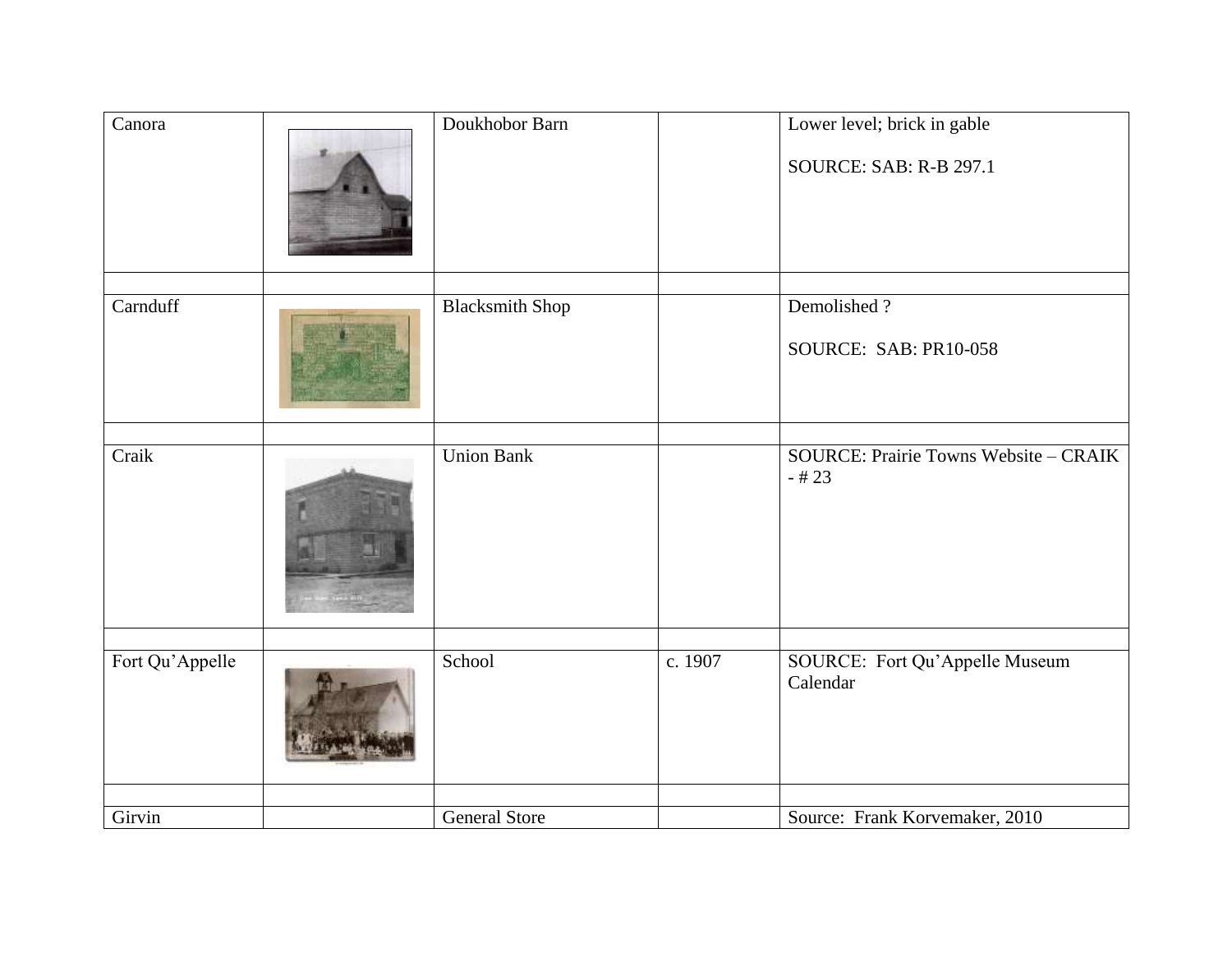| Girvin       |                         | Farm Residence         |      | At north end of town                   |
|--------------|-------------------------|------------------------|------|----------------------------------------|
|              |                         |                        |      | SOURCE: Frank Korvemaker, 2010         |
|              |                         |                        |      |                                        |
| Lumsden      |                         | Anglican Church        |      | SOURCE: Diocese of Qu'Appelle archives |
|              |                         |                        |      |                                        |
| Lumsden area | ment the Service Police | John Wilkie Farm House | 1904 | SOURCE: local history, p. 180          |
|              |                         |                        | 1905 |                                        |
| Moose Jaw    |                         | City Hotel             |      | SOURCE: Moose Jaw Public Library       |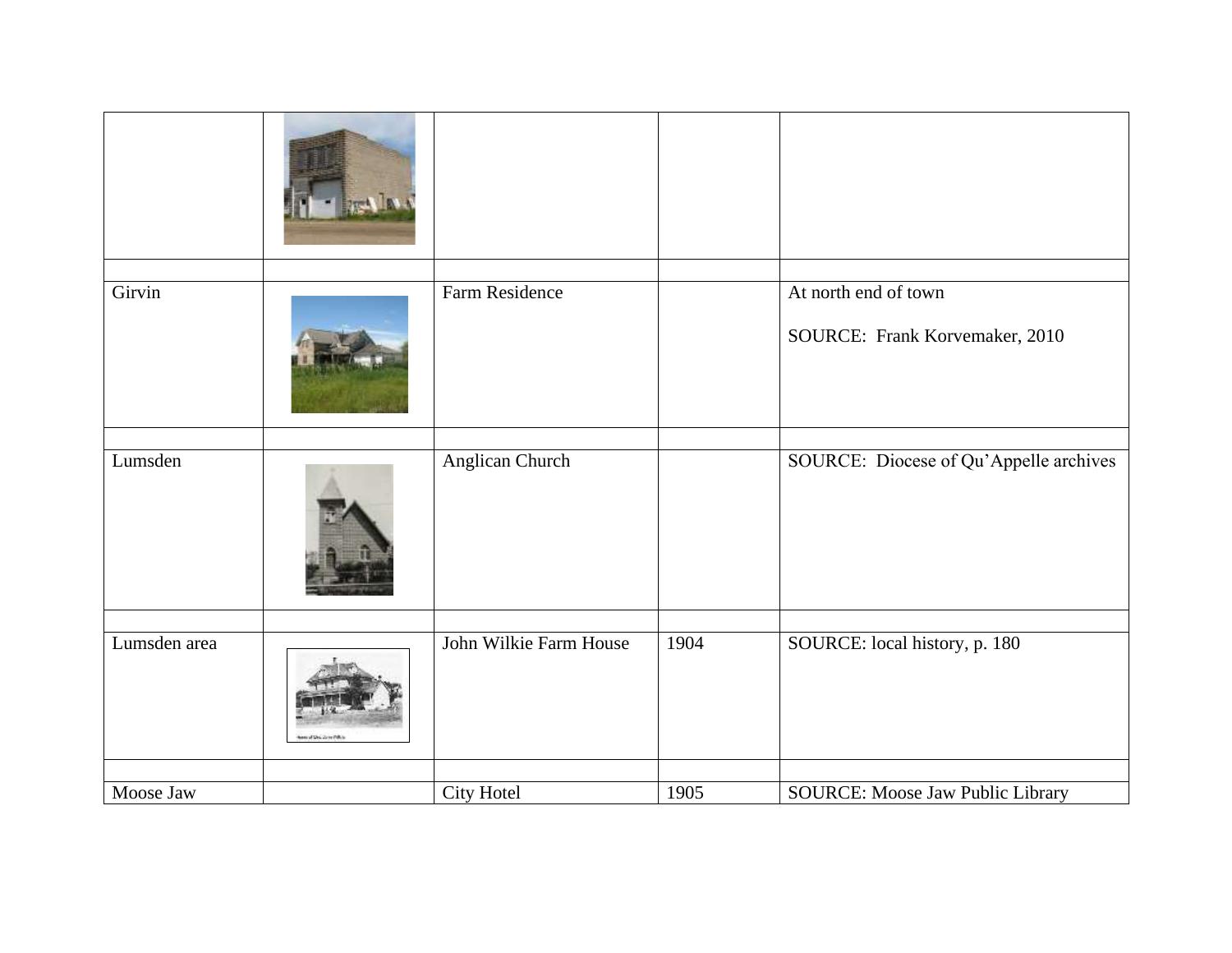| Regina<br>1373 Rose Street                | Laird Warehouse |      | Demolished 1912                                                                  |
|-------------------------------------------|-----------------|------|----------------------------------------------------------------------------------|
| Regina<br>1862 Retallack<br><b>Street</b> | Wood Residence  | 1909 | Designated as a Municipal Heritage<br>Property<br>Source: Frank Korvemaker, 2015 |
| Regina                                    | Residence       |      |                                                                                  |
| Regina                                    | Residence       |      |                                                                                  |
| Regina                                    | Residence       |      |                                                                                  |
| Regina                                    | Residence       |      |                                                                                  |
| Regina                                    | Residence       |      |                                                                                  |
| Regina                                    | Residence       |      |                                                                                  |
|                                           |                 |      |                                                                                  |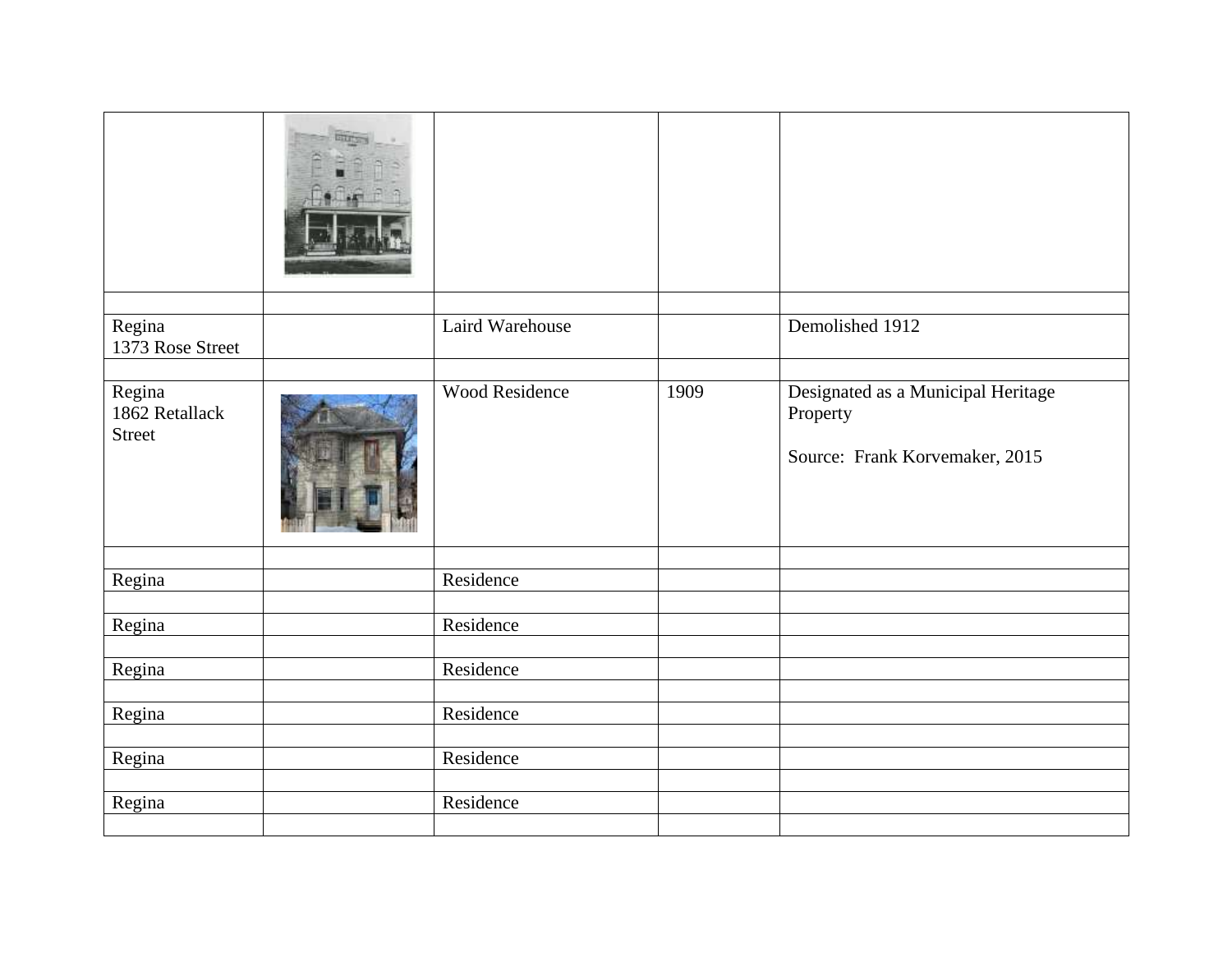| Regina | Residence |  |
|--------|-----------|--|
|        |           |  |
| Regina | Residence |  |
|        |           |  |
| Regina | Residence |  |
|        |           |  |
| Regina | Residence |  |
|        |           |  |
| Regina | Residence |  |
|        |           |  |
| Regina | Residence |  |
| Regina | Residence |  |
|        |           |  |
| Regina | Residence |  |
|        |           |  |
| Regina | Residence |  |
|        |           |  |
| Regina | Residence |  |
|        |           |  |
| Regina | Residence |  |
|        |           |  |
| Regina | Residence |  |
|        |           |  |
| Regina | Residence |  |
|        |           |  |
| Regina | Residence |  |
|        |           |  |
| Regina | Residence |  |
|        |           |  |
| Regina | Residence |  |
|        |           |  |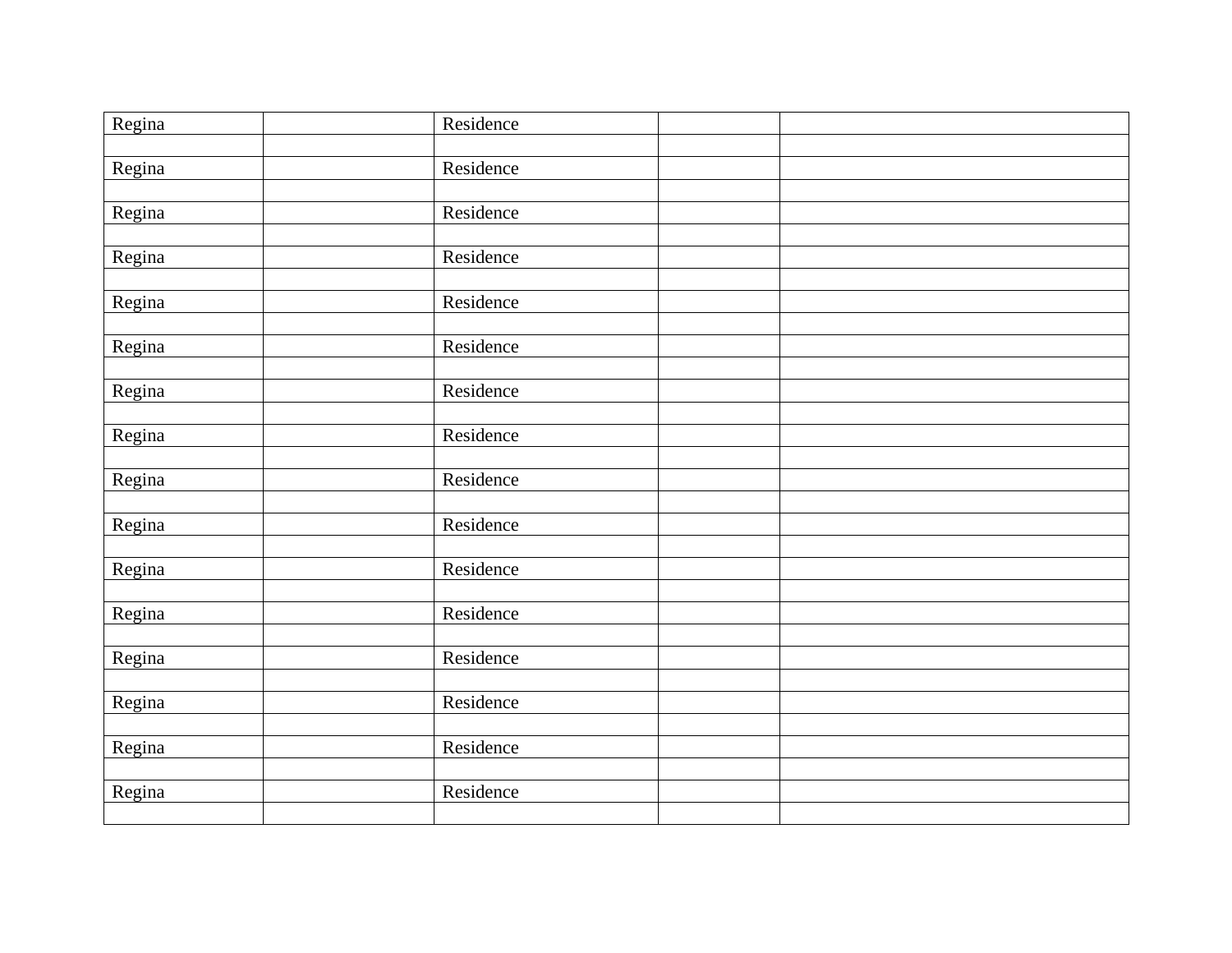| Regina                      |                               | Residence             |         |                                |
|-----------------------------|-------------------------------|-----------------------|---------|--------------------------------|
|                             |                               |                       |         |                                |
| Saskatoon<br>1914 Lorne St. |                               | Residence             |         | SOURCE: Frank Korvemaker, 2013 |
|                             |                               |                       |         |                                |
| Swift Current               |                               | Fence                 |         | Source: Hugh Henry, 2012       |
|                             |                               |                       |         |                                |
| <b>Swift Current</b>        | BLIC SCHOOLS- 1900-1907-1908- | Public School         | c 1908  | SOURCE: Peel Library website   |
|                             |                               |                       |         |                                |
| Tyvan area                  |                               | Fred Smith Farm House | c. 1908 | SOURCE: SAB: R-A 22,748        |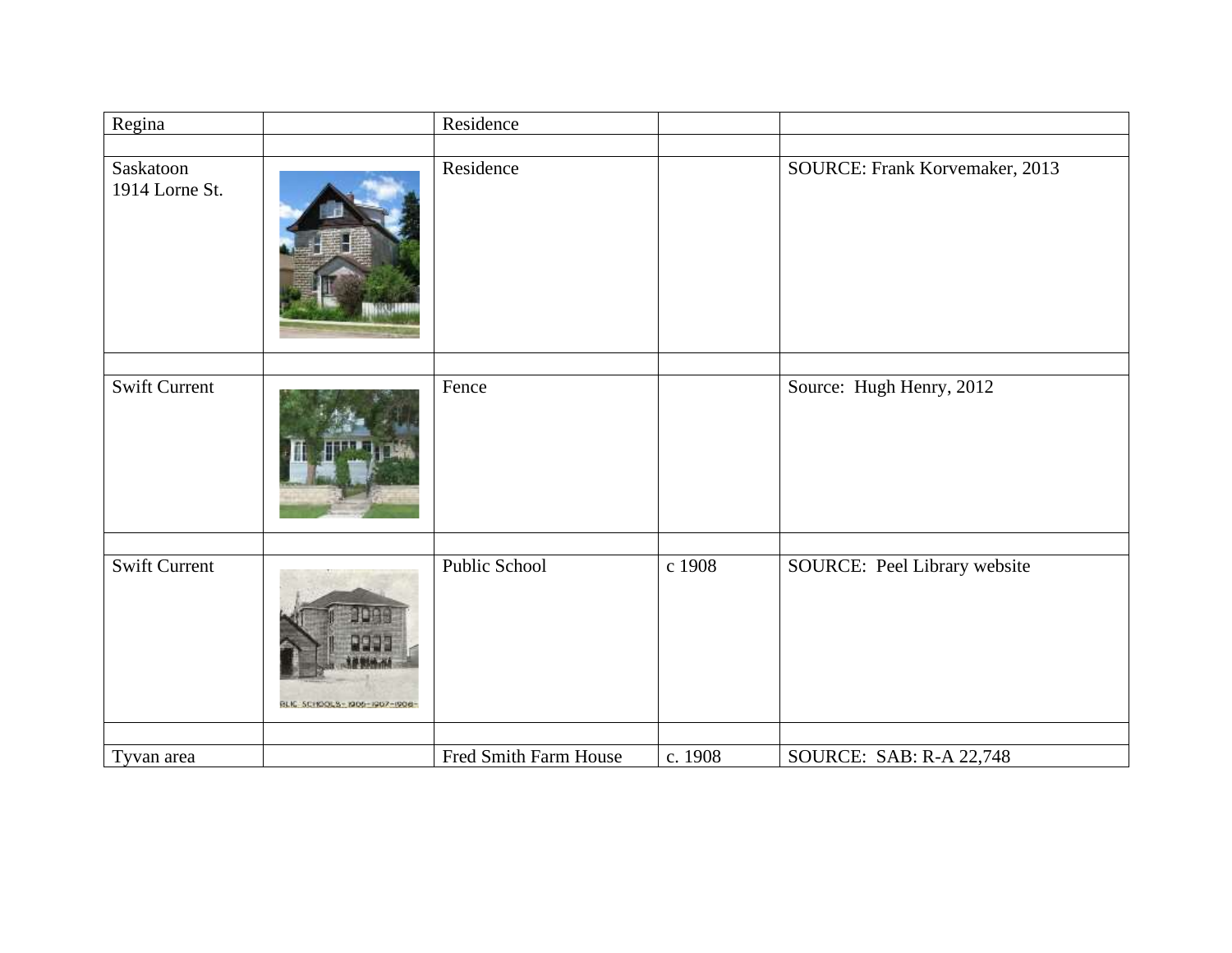|         | SHA                                  |                            |      |                                                                        |
|---------|--------------------------------------|----------------------------|------|------------------------------------------------------------------------|
| Weyburn |                                      | Knox Presbyterian Church   |      | Source: Larry Easton, 2013                                             |
| Weyburn |                                      | <b>Grace United Church</b> | 1905 | was Methodist; architect: George Jarrett<br>SOURCE: Larry Easton, 2013 |
| Yorkton | <b>Bank of the third Strategy As</b> | <b>Bank of Toronto</b>     |      | SOURCE: WDM display, 2008                                              |
| Yorkton |                                      | Town Hall/Opera House      | 1903 | Demolished; tower moved to Western<br>Development Museum               |